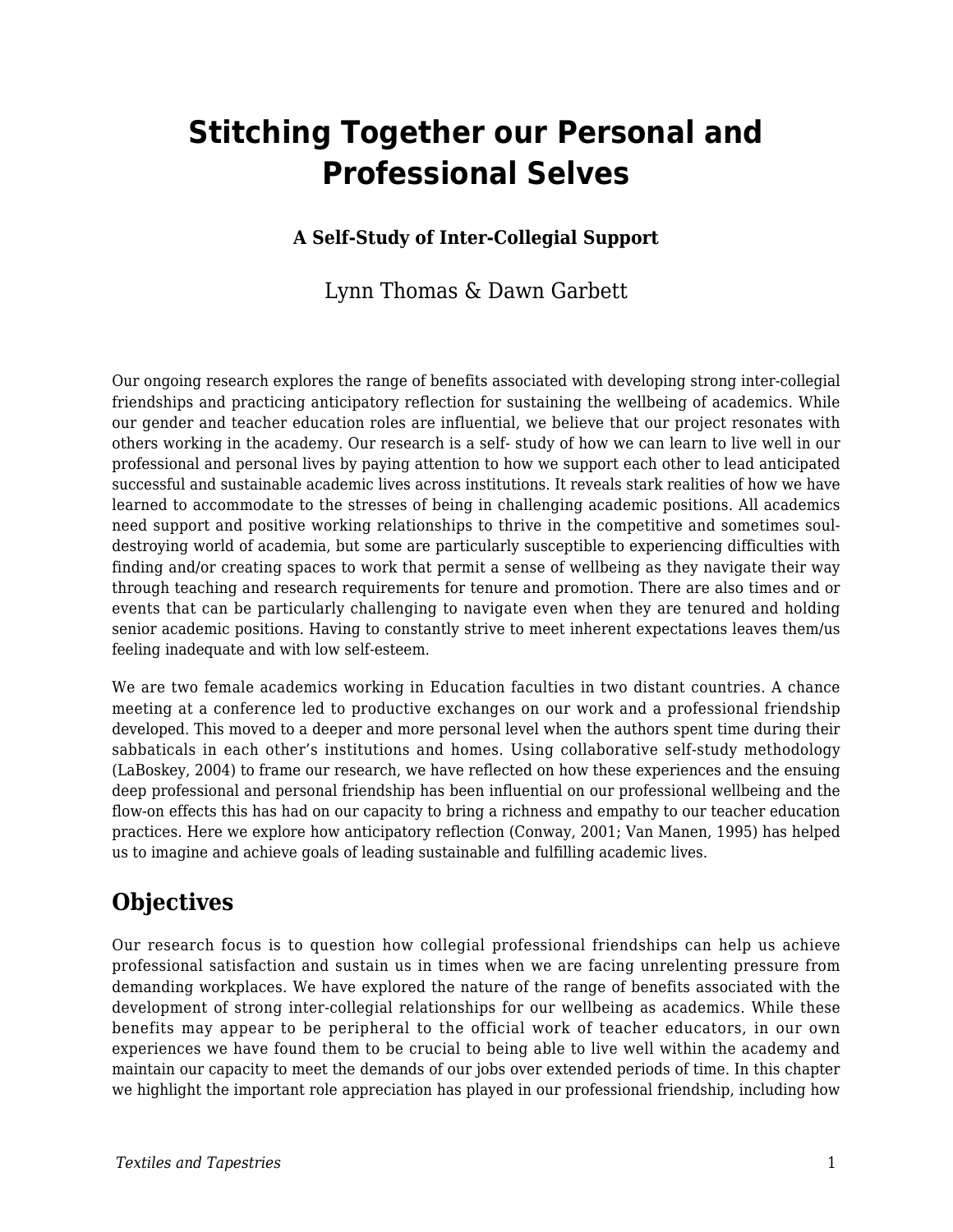receiving appreciative remarks from each other makes such a difference to how we view our professional contributions as well as why appreciation is generally absent in academic circles. We also consider how we have supported one another to realise our anticipated and realistic goals in order to thrive as academics.

## **Methodology and Methods**

Self-study methods allowed us to collaboratively examine our practices of being in the academy (Bodone, et al., 2004), our beliefs about being "good" teacher educators/academics, and the realities our professional and personal selves came to understand. Following reciprocated face-to-face visits when we collaboratively imagined how our academic lives could feel, we used technology to continue to communicate as well as offer support and feedback. Our anticipatory reflections envisioning how we wanted to be in our respective futures were triggered by a discussion about Conway's (2001) research. He had argued that encouraging high expectations and hopeful ideals in student teachers could be generative and inure people against cynicism and disenfranchisement. He wrote that while some theorists insist that "accurate perceptions of self, world, and the future are essential for mental health," (p.99) others suggest that "overly positive self-evaluations, exaggerated perceptions of control or mastery, and unrealistic optimism are characteristic of normal thought" (ibid). We theorised that adopting an optimistic stance might enlighten our view of our future selves and provide us some measure of resilience to function wholeheartedly as academics.

We set ourselves a structured reading program where each of us was committed to researching and sharing readings that were most meaningful to us. For example, Kishimi and Koga's (2013) *The courage to be disliked* and Berg and Seeber's (2016) *The slow professor* were two books that we read at the other's behest. We wrote and shared professional journal entries based on our responses to the readings and to our anticipatory reflections. Our journals (Holly, 2003) were repositories to chart our progress towards our goals. We regularly questioned whether they were valid, authentic and realistic and how we could reinforce or renegotiate them. The longitudinal nature of the study is important as our exchanges over the past 18-24 months have allowed us to track the impact of the various incidents and events in our professional lives on our anticipated goals.

We have talked at length about our goals and the barriers, challenges and opportunities we encounter. We have audio recorded these conversations and, at the same time, we have both kept informal notes - Dawn's on paper, Lynn's on her computer. Taking an iterative approach to data analysis (Srivastava & Hopwood, 2009; Strauss & Corbin, 1998), we found that we were continually examining, re-examining and challenging each other's reflections, responses and interpretations of our understandings of our professional lives. To create an artificial junction, we devised a prompt whereby we each wrote independently about one another's peaks and pits. This was a way for us to summarise what had been most salient, empowering, and challenging from the other's perspective, retrospectively. We shared these via email and then discussed how valid and accurate we each felt they were. Writing this article in tandem has given us further opportunity to question, reflect on and critique the sense we make of the benefits we gain through supporting one another's goals, anticipated and realistic.

## **Outcomes**

Armstrong and Cross (2008) write "Anticipatory learning focusses on human initiative and on our capacity to influence events, environments, and experiences that have not yet happened" (p.605). It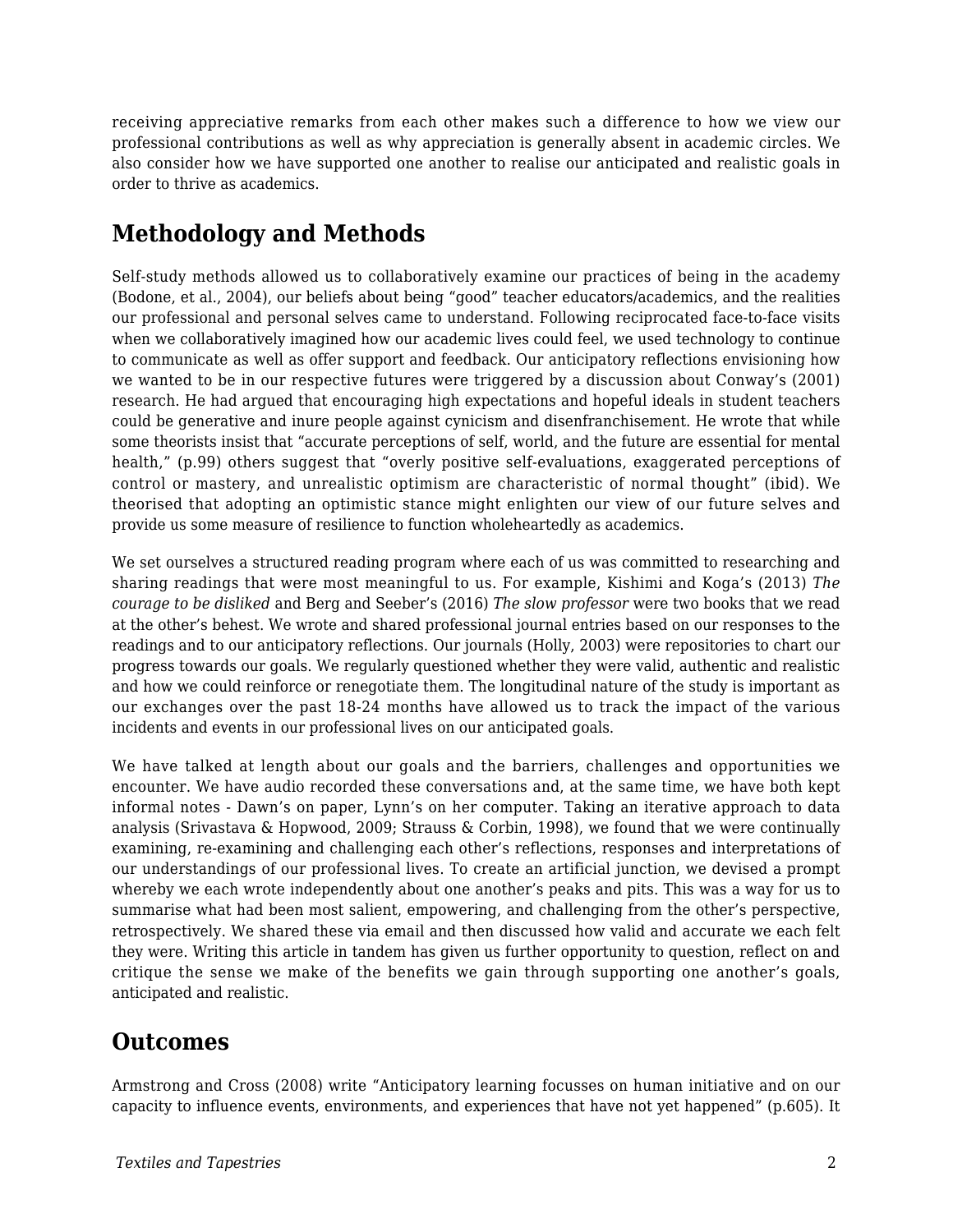has been our intention to anticipate how we wanted to be and then support one another to bring this to fruition.

How we "wanted to be" in the academy was influenced by our reading of Adlerian psychology as espoused by Kishimi and Koga (2013). We discussed the importance of establishing a horizontal relationship between ourselves and our institutions. Rather than seeing ourselves as subservient pawns, we envisaged ourselves as agentic and capable of negotiating what we wanted to accomplish within our roles. We defined the tasks that were professionally rewarding and separated them from those that the institution expected we carry out, but which gave us limited satisfaction. We took control and ownership of those facets of our work that fed into our anticipated mission and reduced our investment in those tasks which were not really ours (for example attending meetings to discuss changes to assessment procedures or relocation of service providers over which we had no control). While we were determined to align our work more closely to what we thought was important we also understood that we would be subject to pressure from our institutions. We gained resolve from our inter-collegial friendship – while we thought we were facing unique pressures through discussing them we found they were in fact, rather common and, with the benefit hindsight, trivial.

We were mindful that we might not meet the institutions' expectations or promulgated standards. Through our discussions we highlighted similarities and differences in our workplace. For both of us, these standards are most closely prescribed for research. For example, Dawn's institution requires that senior academics produce three quality assured, peer reviewed publications annually. Of these outputs, sole-authored publications in A-ranked journals, multiple citations and high impact scores are held in the highest esteem and given most kudos. Annually, we are both required to write a detailed report of all research endeavours including journal articles, chapters in edited books, books, conference presentations, chapters in proceedings, keynote presentations etc. All academics are subject to periodic quantification of their research so that their institutions can provide accountability for public investment in research and to establish the institution's reputational ranking. For example, the UK has a 5-yearly Research Excellence Framework (REF), New Zealand has a 6-yearly Performance Based Research Fund review (PBRF) and Australia's Excellence in Research for Australia (ERA) review is 3-yearly.

While we are both active researchers and are committed to contributing new knowledge and to improving our practice, the pressure to record our contributions for regular scrutiny both internally and externally is repetitive. We have referred to this process as FIGJAMing (an acronym for \*expletive I'm Good; Just Ask Me). Being asked to validate how prestigious our work is for others via citations and the like, undersells the importance of our work to ourselves and our students. No matter how proud we are of our published work, others who proclaim more loudly that they are published in higher ranked journals with higher citation and impact figures always overshadow our output. We question how impact is compared meaningfully when our research is purposefully aimed at a niche audience and based on enhancing our own practices.

We both enjoy doing research and contributing to the scholarly communities. Lynn for example wrote in an email, "I do get a kick out of getting messages from ResearchGate that I have been cited or that people are reading my articles." (email, 24 01 2020). What Lynn dislikes and finds demeaning are the constant requirements to seek funding for research, and the unnecessarily critical responses of peers on competitive funding applications. Since much of our research is small scale and self-study-focused we have had little need to chase large research grants. While research dollars awarded are a quantifiable measure, we are mindful of the valued contribution we can make through smaller studies. In fact, our most 'successful' research articles have resulted from small local or internal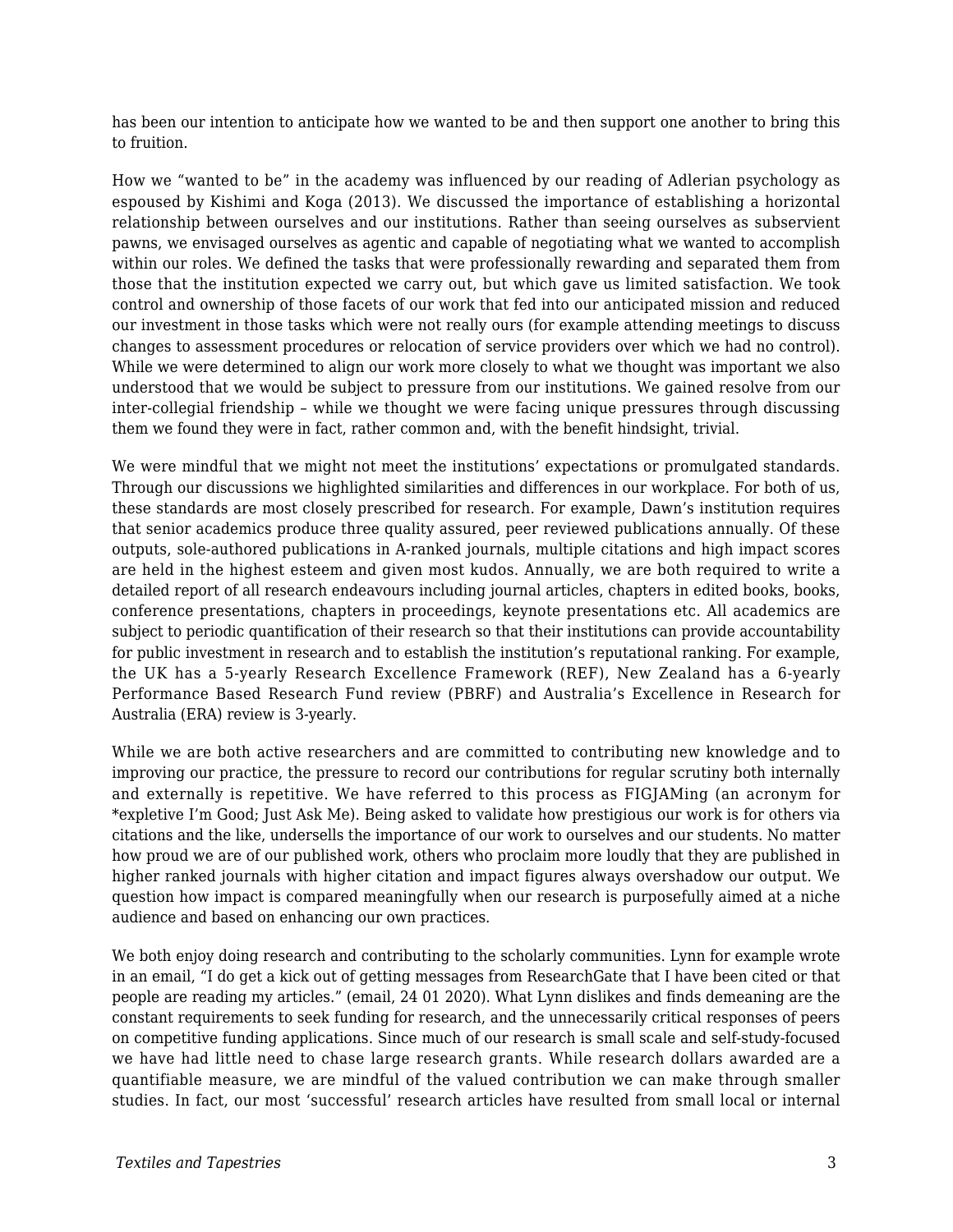#### grants.

We are also disheartened by the validation and review process that we participate in as part of our professional duties. We know that our reviews of others' work will impact - most often adversely. We recognise that rejection letters wound. Instructions to revise and resubmit work frustrate even when the critique is constructive. We recognise this is true for ourselves so how can we couch our comments to support developing research?

Using anticipatory reflection to imagine what our professional lives might look like if our institution and colleagues equally valued research and teaching has given us the fortitude to argue against the status quo. We have outlined some of the research standards above. Teaching, as part of our academic roles, has been harder to quantify.

We are required to teach undergraduate and postgraduate student teachers and to supervise doctoral and master's candidates in related education fields. Both of our institutions want to provide teaching as effectively and profitably as possible while simultaneously spending the least amount of money and employing the smallest number of staff as they can. As a consequence of fiscal constraints, there has been a move to large class lecturing rather than small class teaching. Sessional staff have been employed to cover individual courses increasing the workload of course co-ordinators and programme directors. There have been restructuring and redesigning of programmes and redeployment of staff. Making faculty redundant has compromised the delivery of some courses and added to the anxiety and stress of remaining staff. We have found that the amount of time and effort it takes to prepare and deliver content in engaging, inclusive and culturally appropriate ways while using digital technologies and innovative teaching strategies can expand to fill every working hour. Providing detailed constructive feedback and grading students' work within set timeframes adds to the workload. Knowing that our teaching performance is constantly under review and that our students' end of course evaluations are scrutinised by our line managers adds to our stress. Brookfield (1995) reminds us that students' evaluations are rarely perfect. Even so we are guilty of ascribing disproportionate significance to negative or mediocre student evaluations. We worry over the students' claims that we did not provide enough detail for them to complete the assessment task, or that we required them to do too much reading in comparison to other courses or that they are unable to access on-line resources. As Brookfield (1995) writes, "The constant inability to obtain uniformly good evaluations leads to feelings of incompetence and guilt" (p. 17).

However, as a result of this project, we recognised that keeping these evaluations to ourselves led to feeling demotivated and as though we have nothing more to contribute. By owning up to these feelings in our conversations and writing, we have given ourselves permission to view students' evaluations with a more dispassionate gaze. Other researchers' meta-analysis of student evaluations (for example Uttl, White, Gonzalez, 2016) adds credence to our argument that they are a poor measure of teacher effectiveness but, nonetheless, they are influential yardsticks in our institutions. By dint of having discussed our personal responses in private, we have been able to articulate our concerns in public fora with assurance. Doing so has led to constructive conversations with our colleagues about what standardised student evaluations *can* indicate and how we can respond appropriately.

Our responses to journal entries that we share, and our email exchanges ascribe considerable importance to the relentless pressure to perform in all aspects of our professional lives. We have both felt underappreciated and overwhelmed at work as we attempted to meet our institutions' expectations. Even as we have shared this conspiratorially, we have recognised that we are not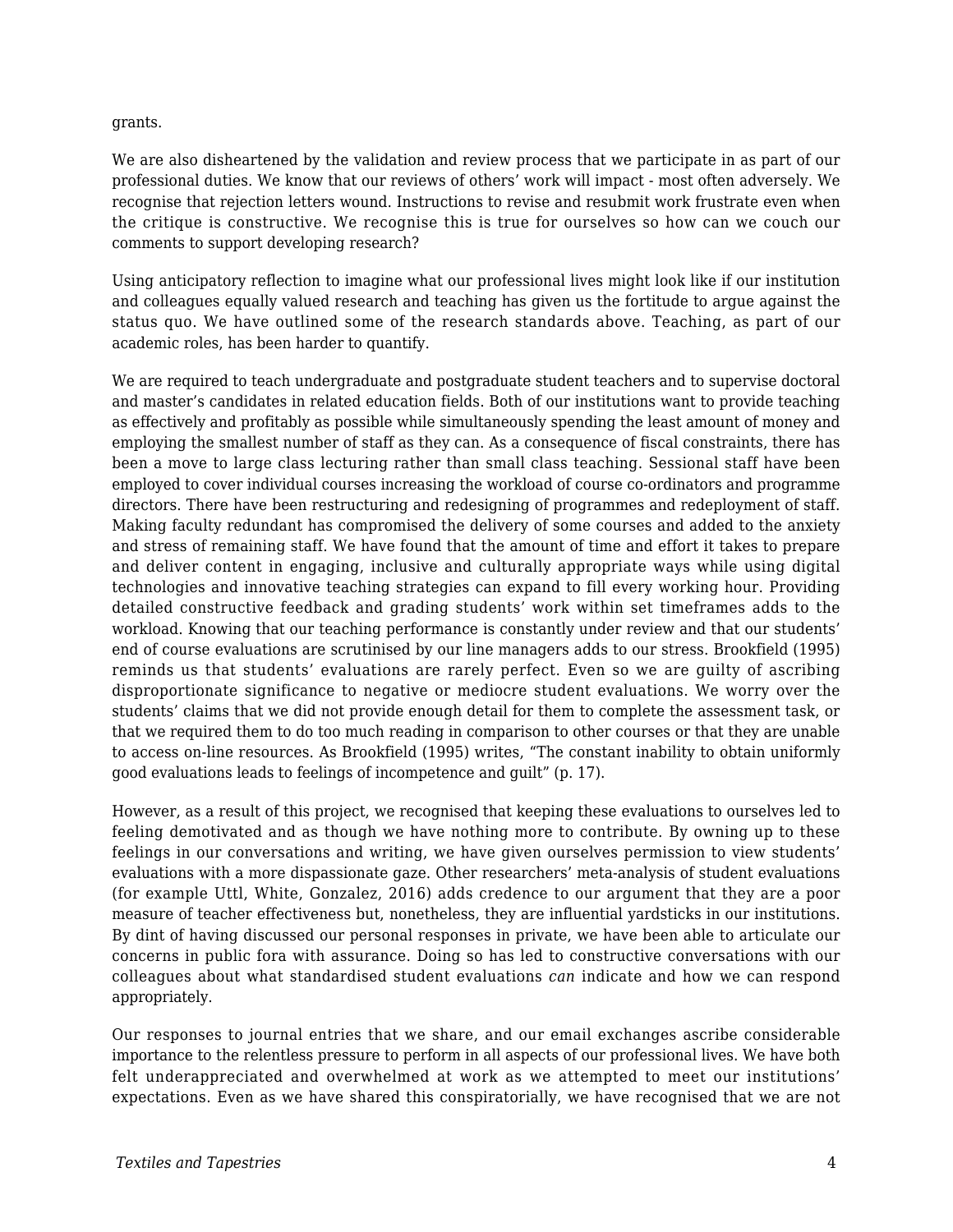unique in our inability to meet these expectations and remain well. Our willingness to look critically at the role we can take to support one another goes beyond a close and closed international friendship. We are positioned by our researcher's stance to do more than share our frustration and indignation in private chats. Here we turn a self-studying lens to consider what we have learnt, particularly about appreciation, that might be of value to others.

## **Appreciation**

### *Teaching*

One of the aspects of our jobs that we both really enjoy is teaching and we both put considerable amounts of time and energy into preparing courses, exchanging with students, and giving feedback in constructive ways. At the same time, we are both well aware that good teaching is not valued as much as good researching, that is, being successful in receiving grants and publishing in top tier journals. Believing in the importance of investing in our teaching while knowing that our institutions do not recognise this investment as much as a similar investment in research is a source of frustration for us. Focusing on our strengths as teachers and reminding each other of the importance of what we do and how well we do it has been fundamental to reaching our professional anticipated goals. We recognize the importance of appreciation for wellbeing at any professional stage. What we have come to realise through this project is that not only do we feel underappreciated, but we are also not adept at showing our appreciation for others. We have paid so much attention to negative student evaluations and peer-review criticism that we have become cautious and mean-spirited. Internalising these messages diminishes our capacity to be generous to others. This project provided an actual opportunity to watch one another teaching. Despite protestations that we weren't doing anything noteworthy, watching one another in action was stimulating and validated us as professionals. For example, Dawn was impressed having seen Lynn diagnose her students' ability in small groups. She wrote

You were so skilful… I was so impressed with the ease with which you diagnosed students' competence and then gave them very clear instructions as to how they could improve. It was a precise, empathetic exchange between an expert and novices. I know why you are excited about teaching them – you really do make a difference to the way they are going to teach. (Dawn, Peaks and Pits reflection)

We wondered why we rarely invite our colleagues to watch us teach unless we need evidence of a formal observation for a promotion application. We surmised that colleagues are either too busy or we worry that they will be judgmental and find us lacklustre. We forget how accomplished we are in our respective roles until there is an outsider to call attention to the nuanced ways that we cope with the complexity of teaching. The study has fostered in us a greater respect for our professional expertise. We do have considerable experience and willingness to share. We are justifiably proud of what we endeavour to create in our classrooms – meaningful, inclusive learning experiences. Working together has enabled us to be more vulnerable and at the same time resilient to critique. We take solace from this collegial friendship and look for ways that we can extend the benefits into our individual workplaces. Actually, more than solace, this project has given us the determination to do so. We now actively seek opportunities to commend others for the contribution they are making to our professional lives and are quick to acknowledge the typically unnoticed efforts that our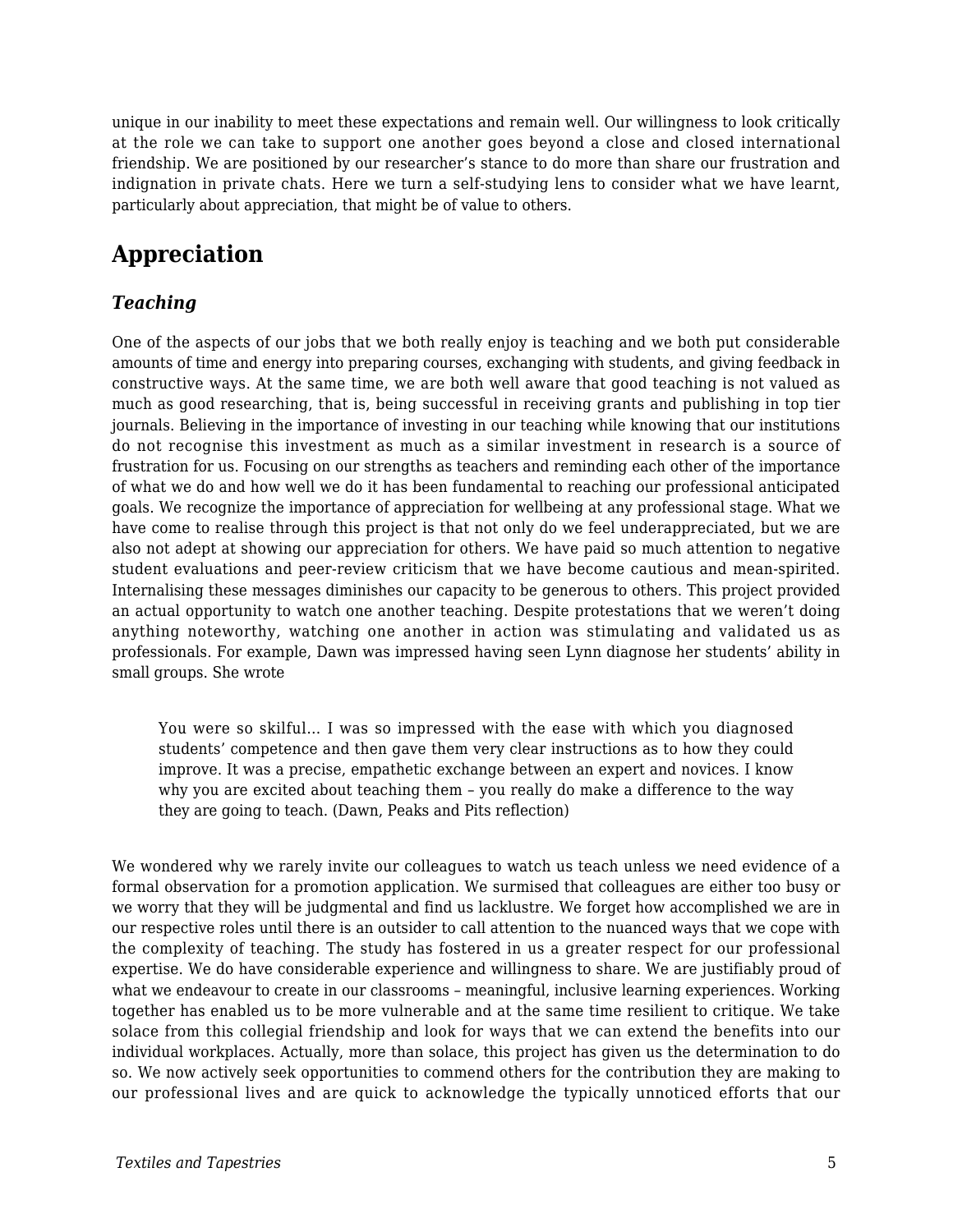colleagues are making.

### *Research*

The project also has been generative from a research perspective. We have presented this nascent work in several forms individually on behalf of the other. Working with formal and informal feedback, we have tailored several articles for dissemination. Individually, we have been able to distance ourselves from personalised critique. We have also been able to assert our joint understanding with considerable authority. We have relied on the other to keep the momentum going when our energy is dissipated by other demands. Our use of Telegram, a social media application we installed on our cell phones, has enabled us to use humor when we have sensed the other may be struggling. It has meant that we can see when our message has been read or our photos seen. It has been an opportunity to share in one another's personal lives from a distance.

Fortuitously, our schedules and pressure points are staggered. While we recognise that we cannot always prioritise this research, the focus of sustaining our well-being through this collegial friendship has seeped into our daily lives. The impact of this research can be measured in more expansive terms than the number of outputs we have generated. Having reflected on how we want to lead our academic lives, this project has enabled us to stitch together aspects of our professional lives with the strong thread of wellbeing and sustainability. What we have discussed at length is that this research actually means something more to us than tangible outputs. It has provided a safe space within which to express vulnerability and angst. It has been a place to grow our appreciation of our own strengths and weaknesses and to know that another has seen and appreciated our accomplishments and expertise. Most importantly, if we take self-study seriously then we must make our developing understanding transparent to our community. We challenge others to be more generous with their own research – speak from the heart about things that make a difference to us all in our professional lives. In this chapter we are describing our systematic study of our experiences in the academy as teacher educators and our findings indicate how important it is for teacher educators to support each other. We are advocating a collegial and supportive approach rather than a judgemental or competitive one.

### *Realistic Expectations*

We have asked ourselves how this self-study has impacted on our teacher education practices. In fact, we were challenged by one of the reviewers for not including anything in this study that might improve teacher education, other than removing requirements to publish and student course evaluations, which puzzled us somewhat. Of course, university professors should be expected to carry out and publish research and student course evaluations are hugely important to improving our teaching. When we reflected on our anticipated goals, we realised early in this project that stepping outside normal routines could heighten our sense of the possibilities and potential in our own circumstances. This led to a clear understanding of the ways in which our institutions both constrain and enable us. Applied to the broader context of forming a 'horizontal relationship' with our institutions (Kishimi & Koga, 2013) we have come to the realisation that intrinsic motivation to accomplish our mission as teacher educators is more powerful than the need to satisfy external standards and criteria. A lesson we have learnt from considering our teaching goals is the need to minimise our angst over student evaluations. We will continue to devote as much time and energy as we can into creating the sort of learning opportunities that we think best suit our students within institutional constraints but we anticipate that our endeavours will not find favour with all of the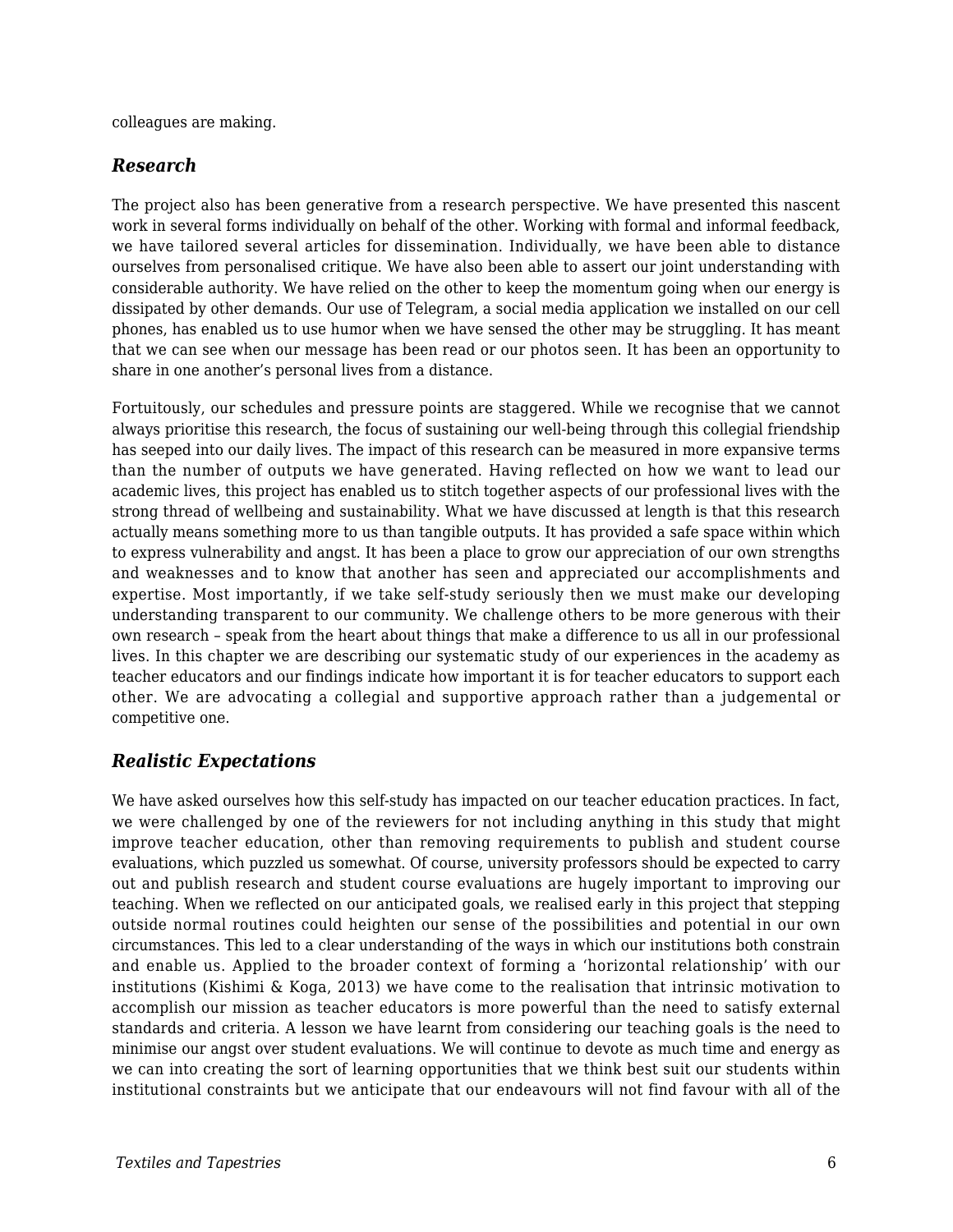students. Their evaluations may be influenced by factors which are outside of our control – the room, the time or the delivery mode. Our students may be unaware of constraints we are operating under with regards to setting assignment deadlines or prescribing standardised requirements. We can make a difference within these structures to practice teaching in pedagogically sound and research informed ways.

We have renewed our determination to keep studying our practice in order to improve it. Sharing our research is important to us because we are driven to contribute to our community's understanding. Our motivation is to add something meaningful to the debate around what it is to be a successful academic. We want to live well in the academic space. This project has reinforced that there are some battles we cannot win but we are proud to be fighting for a good cause. We are using this platform as an opportunity to "demysitify, debunk, and deconstruct the notion that somewhere, some "expert' like [us] has the answers" (Brookfield, 1995, p.260). This inter-collegial support has emboldened us to talk openly about our professional disappointments, frustrations, and realisations with someone who understands the particular demands of educational institutions and who can help us put things in perspective and move forward. The work of teacher educators is teacher education, and the self-study of teacher education practices includes the self-study of being a teacher educator. It is an opportunity to examine the motivating factors for ourselves in order to continue our work preparing future teachers. We sincerely hope that articulating how we anticipate our future selves will be in the academy gives permission for others to initiate similar conversations with colleagues, near and far.

## **References**

Berg, M. & Seeber, B. K. (2016). *The Slow Professor: Challenging the Culture of Speed in the Academy*, University of Toronto Press.

Bodone, F., Guojónsdóttir, H., & Dalmau, M.C., (2004). Revisioning And Recreating Practice: Collaboration in Self-Study. In J. J. Loughran, M. L. Hamilton, V. K. LaBoskey & T. Russell (Eds.), *International Handbook of Self-Study of Teaching and Teacher Education practices*, pp. 743-784. Kluwer Academic Publishers.

Brookfield, (1995). *Becoming a critically reflective teacher*. Jossey-Bass.

Conway, P. F. (2001). Anticipatory reflection while learning to teach: from a temporally truncated to a temporally distributed model of reflection in teacher education. *Teaching and Teacher Education, 17*(1), 89-106.

Holly, M. L. (2003). *Keeping a professional journal*. Deakin University Press.

Kishimi, I. & Koga, F. (2013). *The courage to be disliked*. Atria Books, Simon & Schuster.

LaBoskey, V. K. (2004). The methodology of self-study and its theoretical underpinnings. In J. J. Loughran, M. L. Hamilton, V. K. LaBoskey & T. Russell (Eds.), *International handbook of self-study of teaching and teacher education practices*, pp. 817-869. Kluwer Academic Publishers.

Srivastava, P. & Hopwood, N. (2009). A practical iterative framework for qualitative data analysis. *International Journal of Qualitative Methods, 8*(1), 76-84.

Uttl, B., White, C. A., & Gonzalez, D. W. (2017). Meta-analysis of faculty's teaching effectiveness: